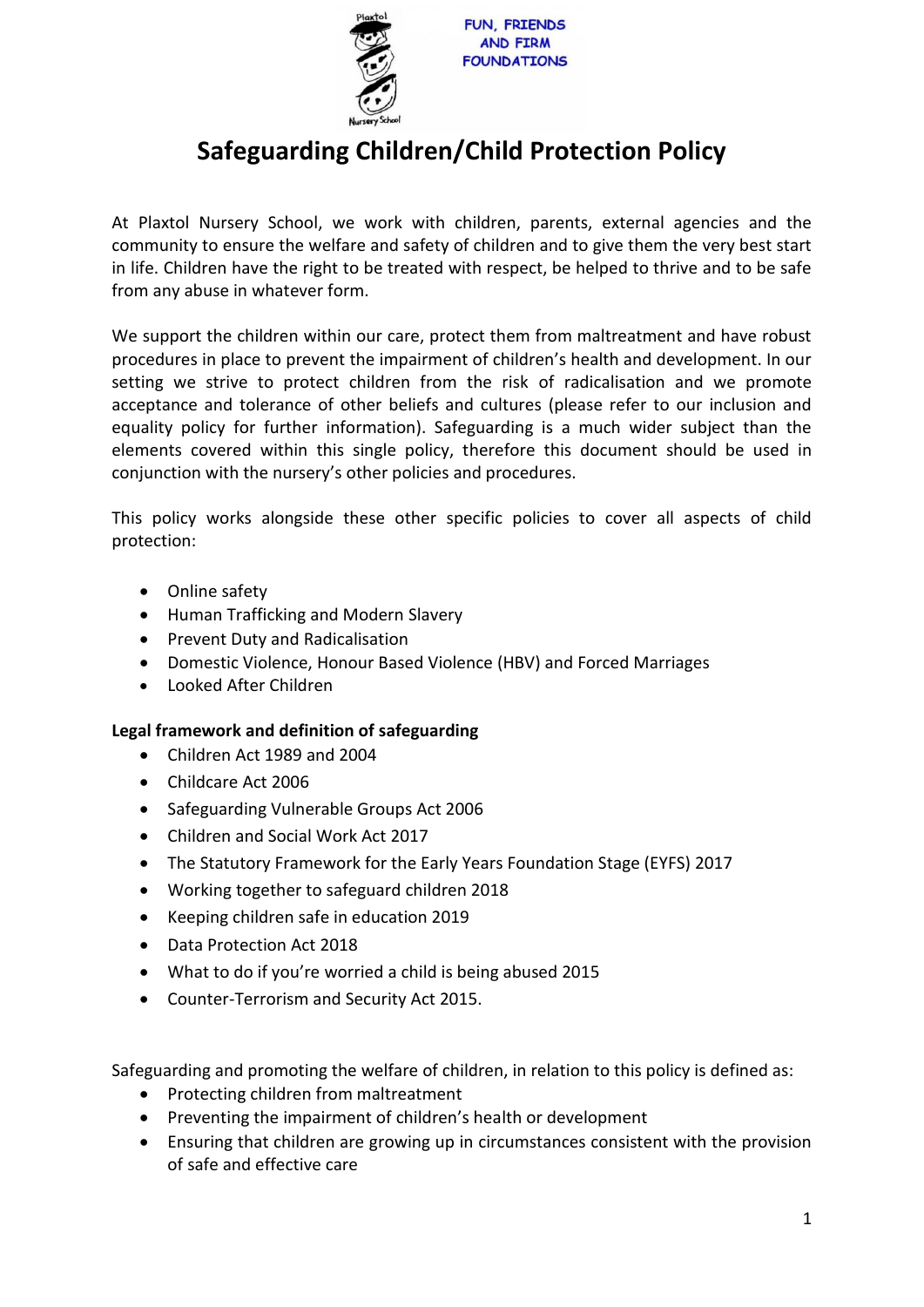• Taking action to enable all children to have the best outcomes.

*(Definition taken from the HM Government document 'Working together to safeguard children 2018).*

# **Policy intention**

To safeguard children and promote their welfare we will:

- Create an environment to encourage children to develop a positive self-image
- Provide positive role models and develop a safe culture where staff are confident to raise concerns about professional conduct
- Support staff to notice the softer signs of abuse and know what action to take
- Encourage children to develop a sense of independence and autonomy in a way that is appropriate to their age and stage of development
- Provide a safe and secure environment for all children
- Promote tolerance and acceptance of different beliefs, cultures and communities
- Help children to understand how they can influence and participate in decisionmaking and how to promote British values through play, discussion and role modelling
- Always listen to children
- Provide an environment where practitioners are confident to identify where children and families may need intervention and seek the help they need
- Share information with other agencies as appropriate.

The nursery is aware that abuse does occur in our society and we are vigilant in identifying signs of abuse and reporting concerns. Our practitioners have a duty to protect and promote the welfare of children. Due to the many hours of care we are providing, staff may often be the first people to identify that there may be a problem. They may well be the first people in whom children confide information that may suggest abuse or to spot changes in a child's behaviour which may indicate abuse.

Our prime responsibility is the welfare and well-being of each child in our care. As such we believe we have a duty to the children, parents and staff to act quickly and responsibly in any instance that may come to our attention. This includes sharing information with any relevant agencies such as local authority services for children's social care, health professionals or the police. All staff will work with other agencies in the best interest of the child, including as part of a multi-agency team, where needed.

The nursery aims to:

- Keep the child at the centre of all we do
- Ensure staff are trained right from induction to understand the child protection and safeguarding policy and procedures, are alert to identify possible signs of abuse (including the signs known as softer signs of abuse), understand what is meant by child protection and are aware of the different ways in which children can be harmed, including by other children through bullying or discriminatory behaviour
- Be aware of the increased vulnerability of children with Special Educational Needs and Disabilities (SEND) and other vulnerable or isolated families and children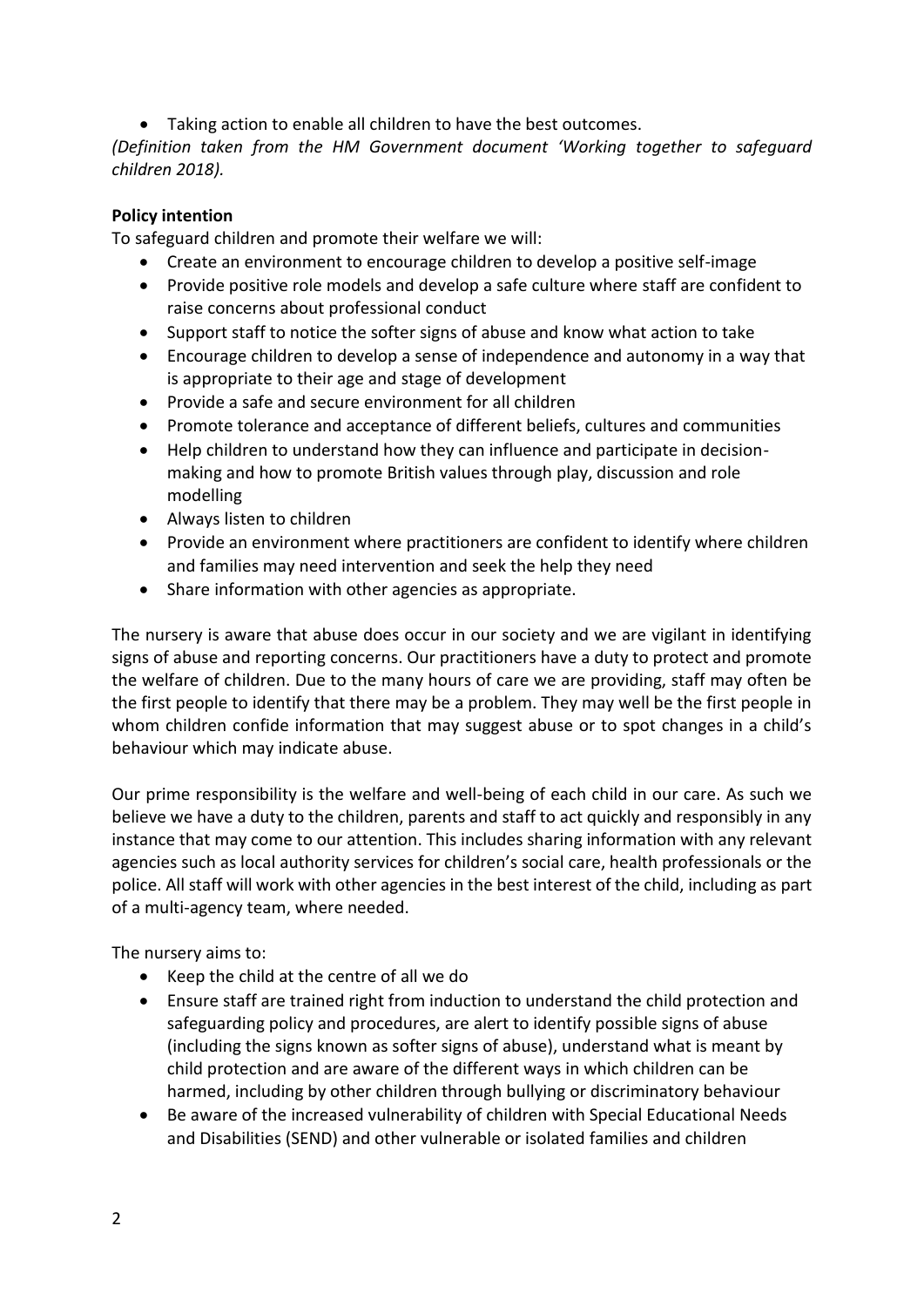- Ensure that all staff feel confident and supported to act in the best interest of the child, share information and seek the help that the child may need
- Ensure that all staff are familiar and updated regularly with child protection training and procedures and kept informed of changes to local/national procedures, including thorough annual safeguarding newsletters and updates
- Make any child protection referrals in a timely way, sharing relevant information as necessary in line with procedures set out by the Bexley Safeguarding Children Board LSCB.
- Ensure that information is shared only with those people who need to know in order to protect the child and act in their best interest
- Keep the setting safe online using appropriate filters, checks and safeguards, monitoring access at all times
- Ensure that children are never placed at risk while in the charge of nursery staff
- Identify changes in staff behaviour and act on these as per the Staff Behaviour Policy
- Take any appropriate action relating to allegations of serious harm or abuse against any person working with children or living or working on the nursery premises including reporting such allegations to Ofsted and other relevant authorities
- Ensure parents are fully aware of child protection policies and procedures when they register with the nursery and are kept informed of all updates when they occur
- Regularly review and update this policy with staff and parents where appropriate and make sure it complies with any legal requirements and any guidance or procedures issued by the Bexley Safeguarding Children Board.

We will support children by offering reassurance, comfort and sensitive interactions. We will devise activities according to individual circumstances to enable children to develop confidence and self-esteem within their peer group and support them to learn how to keep themselves safe.

# **Contact telephone numbers**

Local authority children's social care team **03000 41 11 11 or email [social.services@kent.gov.uk](mailto:social.services@kent.gov.uk)** Local authority Designated Officer 01732 525381 (LADO Team), Local Authority Out of Hours Team **03000 41 91 91** NSPCC **0808 800 5000**

Ofsted **0300 123 1231** Emergency police **999** Non-emergency police **101**  Government helpline for extremism concerns **020 7340 7264**

# **Types of abuse and particular procedures followed**

Abuse and neglect are forms of maltreatment of a child. Somebody may abuse or neglect a child by harming them or by failing to act to prevent harm. Children may be abused within a family, institution or community setting by those known to them or a stranger. This could be an adult or adults, another child or children.

*What to do if you're worried a child is being abused (advice for practitioners) 2015.*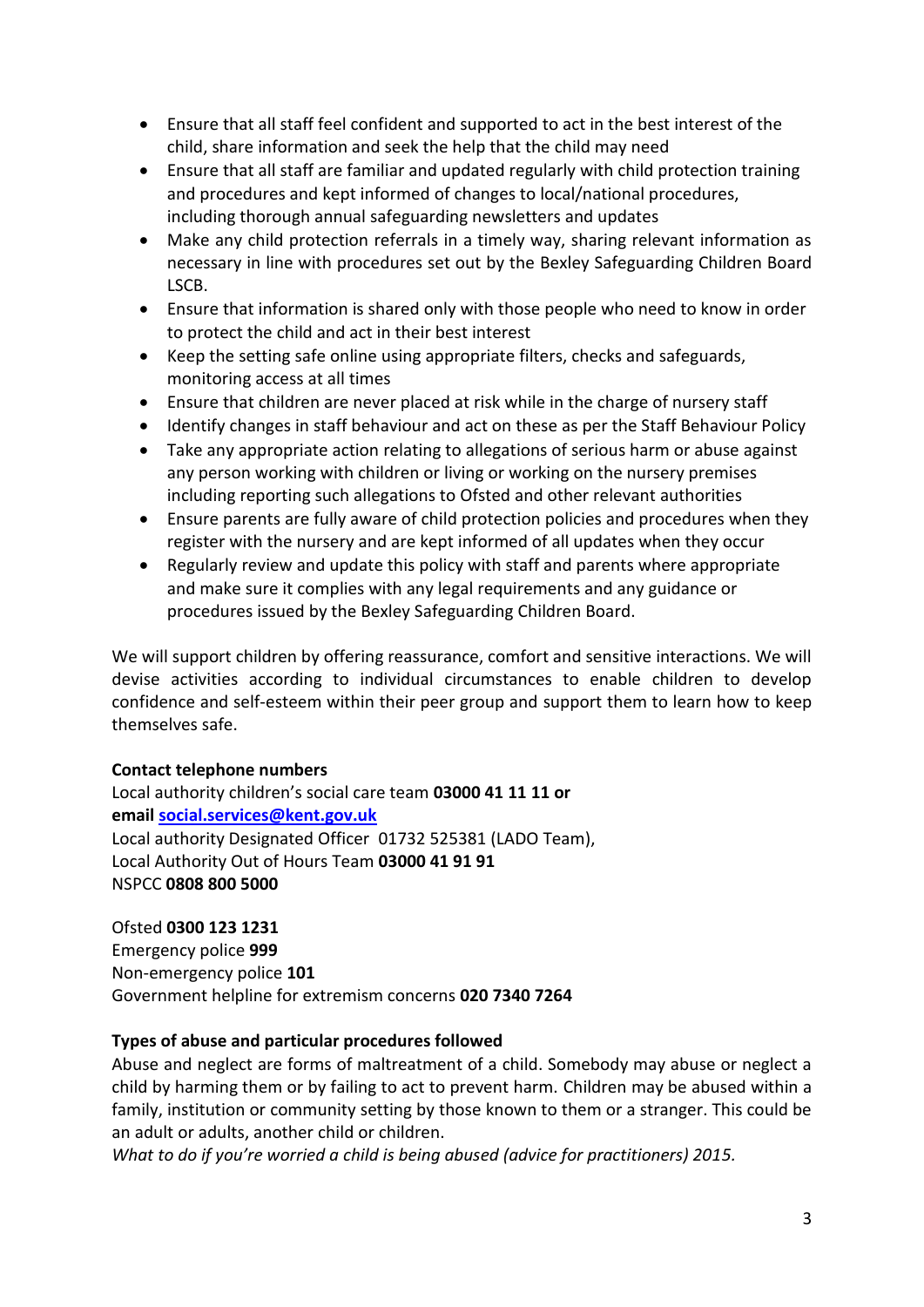The signs and indicators listed below may not necessarily indicate that a child has been abused, but will help us to recognise that something may be wrong, especially if a child shows a number of these symptoms or any of them to a marked degree.

# **Indicators of child abuse**

- Failure to thrive and meet developmental milestones
- Fearful or withdrawn tendencies
- Unexplained injuries to a child or conflicting reports from parents or staff
- Repeated injuries
- Unaddressed illnesses or injuries
- Significant changes to behaviour patterns.

Softer signs of abuse as defined by National Institute for Health and Care Excellence (NICE) include:

- Low self-esteem
- Wetting and soiling
- Recurrent nightmares
- Aggressive behaviour
- Withdrawing communication
- Habitual body rocking
- Indiscriminate contact or affection seeking
- Over-friendliness towards strangers
- Excessive clinginess
- Persistently seeking attention.

#### **Peer on peer abuse**

We are aware that peer on peer abuse does take place, so we include children in our policies when we talk about potential abusers. This may take the form of bullying, physically hurting another child, emotional abuse, or sexual abuse. We will report this in the same way as we do for adults abusing children, and will take advice from the appropriate bodies on this area.

#### **Physical abuse**

Action needs to be taken if staff have reason to believe that there has been a physical injury to a child, including deliberate poisoning, where there is definite knowledge or reasonable suspicion that the injury was inflicted or knowingly not prevented. These symptoms may include bruising or injuries in an area that is not usual for a child, e.g. fleshy parts of the arms and legs, back, wrists, ankles and face.

Many children will have cuts and grazes from normal childhood injuries. These should also be logged and discussed with the nursery manager or room leader.

Children and babies may be abused physically through shaking or throwing. Other injuries may include burns or scalds. These are not usual childhood injuries and should always be logged and discussed with the designated safeguarding lead (DSL) and/or nursery manager.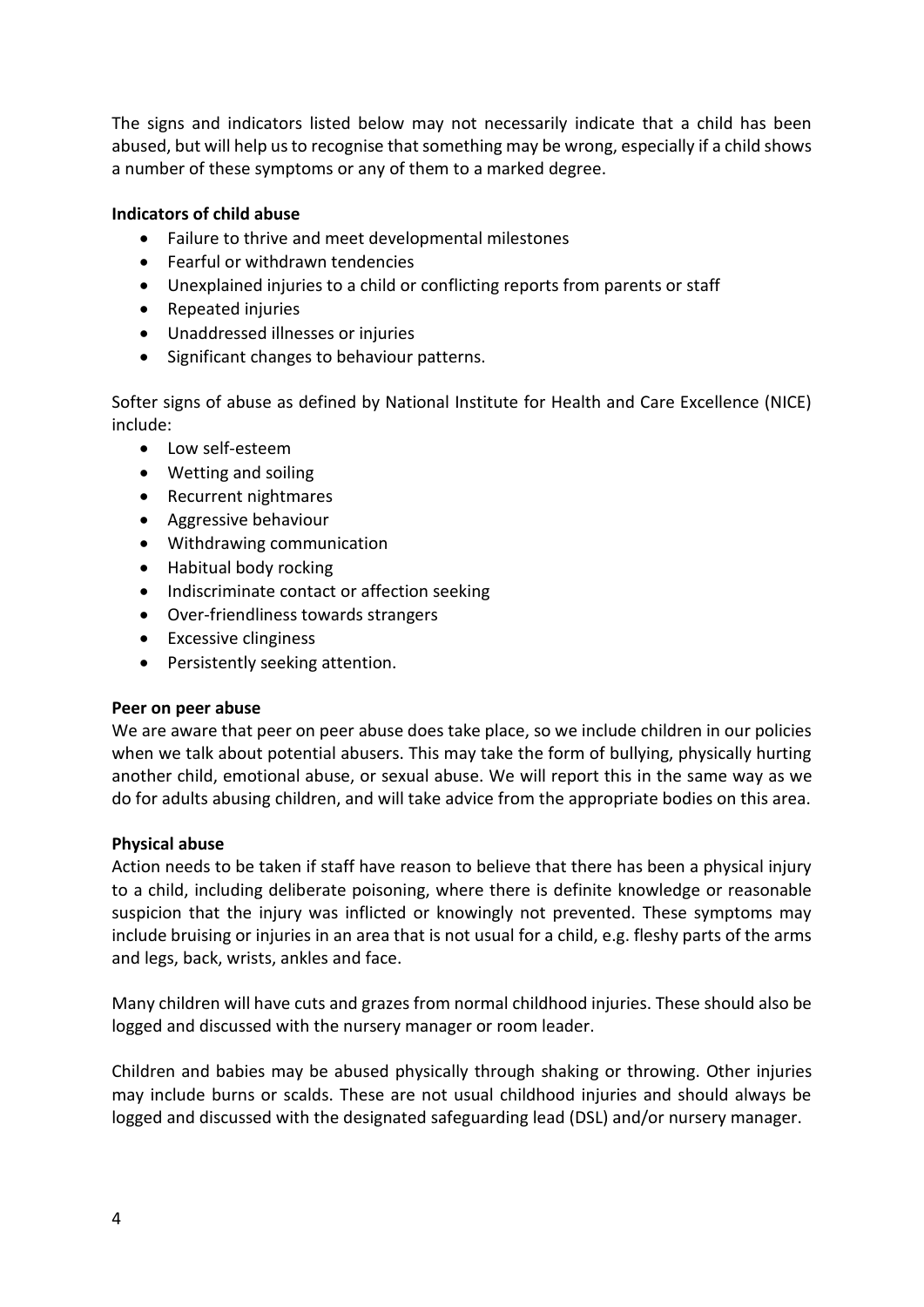#### **Female genital mutilation**

This type of physical abuse is practised as a cultural ritual by certain ethnic groups and there is now more awareness of its prevalence in some communities in England including its effect on the child and any other siblings involved. This procedure may be carried out shortly after birth and during childhood as well as adolescence, just before marriage or during a woman's first pregnancy and varies widely according to the community<sup>1</sup>. Symptoms may include bleeding, painful areas, acute urinary retention, urinary infection, wound infection, septicaemia, incontinence, vaginal and pelvic infections with depression and post-traumatic stress disorder as well as physiological concerns. If you have concerns about a child relating to this area, you should contact children's social care team in the same way as other types of physical abuse. There is a mandatory duty to report to police any case where an act of female genital mutilation appears to have been carried out on a girl under the age of 18, we will ensure this is followed in our setting.

#### **Breast Ironing**

Breast ironing also known as "breast flattening" is the process where young girls' breasts are ironed, massaged and/or pounded down through the use of hard or heated objects in order for the breasts to disappear or delay the development of the breasts entirely. It is believed that by carrying out this act, young girls will be protected from harassment, rape, abduction and early forced marriage. Although this is unlikely to happen to children in the nursery due to their age, we will ensure any signs of this in young adults or older children are followed up using the usual safeguarding referral process.

#### **Fabricated illness**

This is also a type of physical abuse. This is where a child is presented with an illness that is fabricated by the adult carer. The carer may seek out unnecessary medical treatment or investigation. The signs may include a carer exaggerating a real illness or symptoms, complete fabrication of symptoms or inducing physical illness, e.g. through poisoning, starvation, inappropriate diet. This may also be presented through false allegations of abuse or encouraging the child to appear disabled or ill to obtain unnecessary treatment or specialist support.

#### **Sexual abuse**

Action needs be taken if the staff member has witnessed an occasion(s) where a child indicated sexual activity through words, play, drawing, had an excessive preoccupation with sexual matters or had an inappropriate knowledge of adult sexual behaviour or language. This may include acting out sexual activity on dolls/toys or in the role play area with their peers, drawing pictures that are inappropriate for a child, talking about sexual activities or using sexual language or words. The child may become worried when their clothes are removed, e.g. for nappy changes.

The physical symptoms may include genital trauma, discharge and bruises between the legs or signs of a sexually transmitted disease (STD). Emotional symptoms could include a distinct

1

https://www.gov.uk/government/uploads/system/uploads/attachment\_data/file/512906/Multi\_Agency [Statutory\\_Guidance\\_on\\_FGM\\_\\_-\\_FINAL.pdf](https://www.gov.uk/government/uploads/system/uploads/attachment_data/file/512906/Multi_Agency_Statutory_Guidance_on_FGM__-_FINAL.pdf)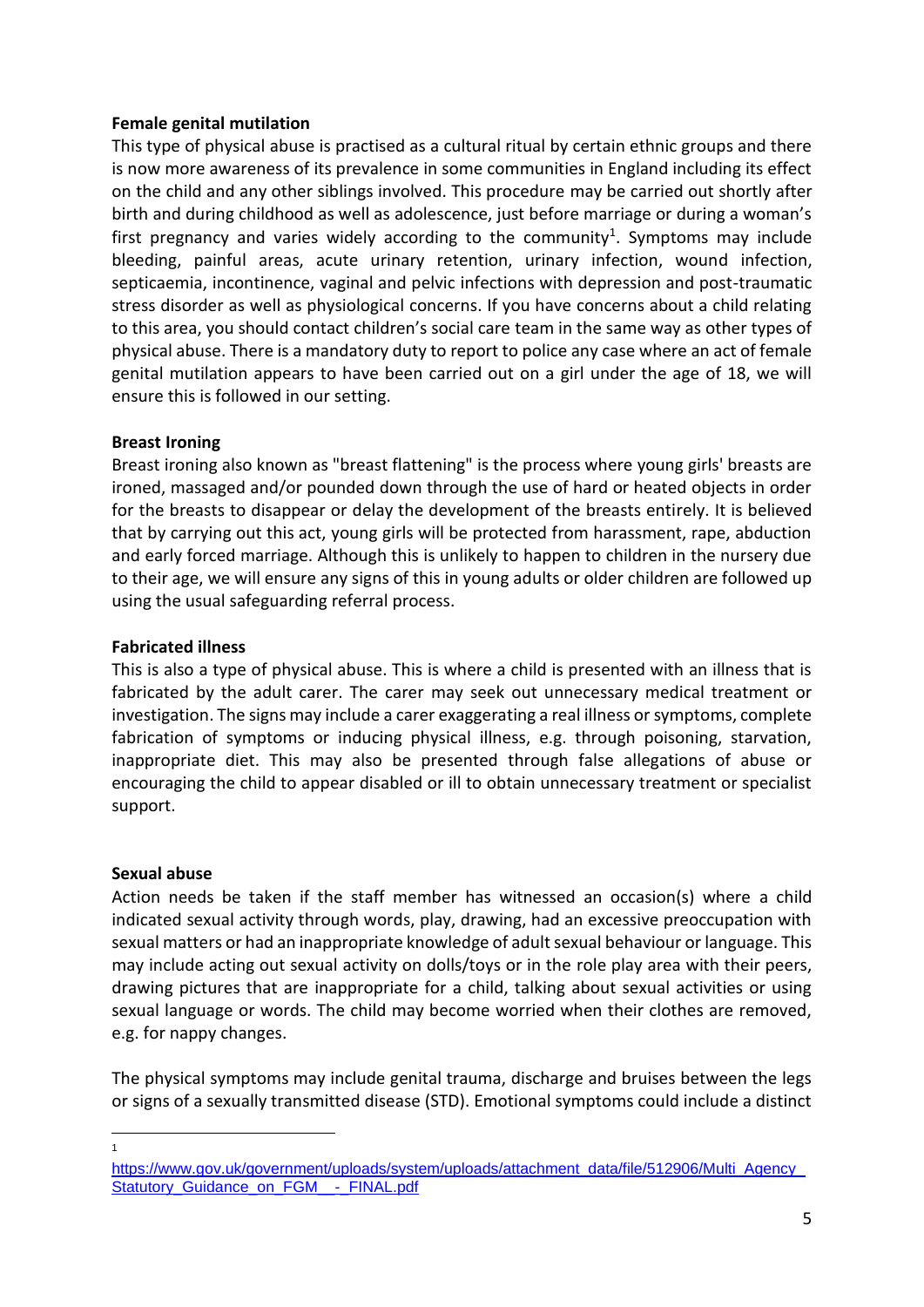change in a child's behaviour. They may be withdrawn or overly extroverted and outgoing. They may withdraw away from a particular adult and become distressed if they reach out for them, but they may also be particularly clingy to a potential abuser so all symptoms and signs should be looked at together and assessed as a whole.

If a child starts to talk openly to an adult about abuse they may be experiencing the procedure below will be followed:

#### **Procedure:**

- The adult should reassure the child and listen without interrupting if the child wishes to talk
- The observed instances will be detailed in a confidential report
- The observed instances will be reported to the nursery manager or DSL
- The matter will be referred to the local authority children's social care team (see reporting procedures).

#### **Child sexual exploitation (CSE)**

Working Together to Safeguard Children defines CSE as "…a form of child sexual abuse. It occurs where an individual or group takes advantage of an imbalance of power to coerce, manipulate or deceive a child or young person under the age of 18 into sexual activity (a) in exchange for something the victim needs or wants, and/or (b) for the financial advantage or increased status of the perpetrator or facilitator. The victim may have been sexually exploited even if the sexual activity appears consensual. Child sexual exploitation does not always involve physical contact; it can also occur through the use of technology."

We will be aware of the possibility of CSE and the signs and symptoms this may manifest as. If we have concerns we will follow the same procedures as for other concerns and we will record and refer as appropriate.

#### **Adult sexual exploitation**

As part of our safeguarding procedures we will also ensure that staff and students are safeguarded from sexual exploitation.

#### **Emotional abuse**

Action should be taken if the staff member has reason to believe that there is a severe, adverse effect on the behaviour and emotional development of a child, caused by persistent or severe ill treatment or rejection.

This may include extremes of discipline where a child is shouted at or put down on a consistent basis, lack of emotional attachment by a parent, or it may include parents or carers placing inappropriate age or developmental expectations upon them. Emotional abuse may also be imposed through the child witnessing domestic abuse and alcohol and drug misuse by adults caring for them.

The child is likely to show extremes of emotion with this type of abuse. This may include shying away from an adult who is abusing them, becoming withdrawn, aggressive or clingy in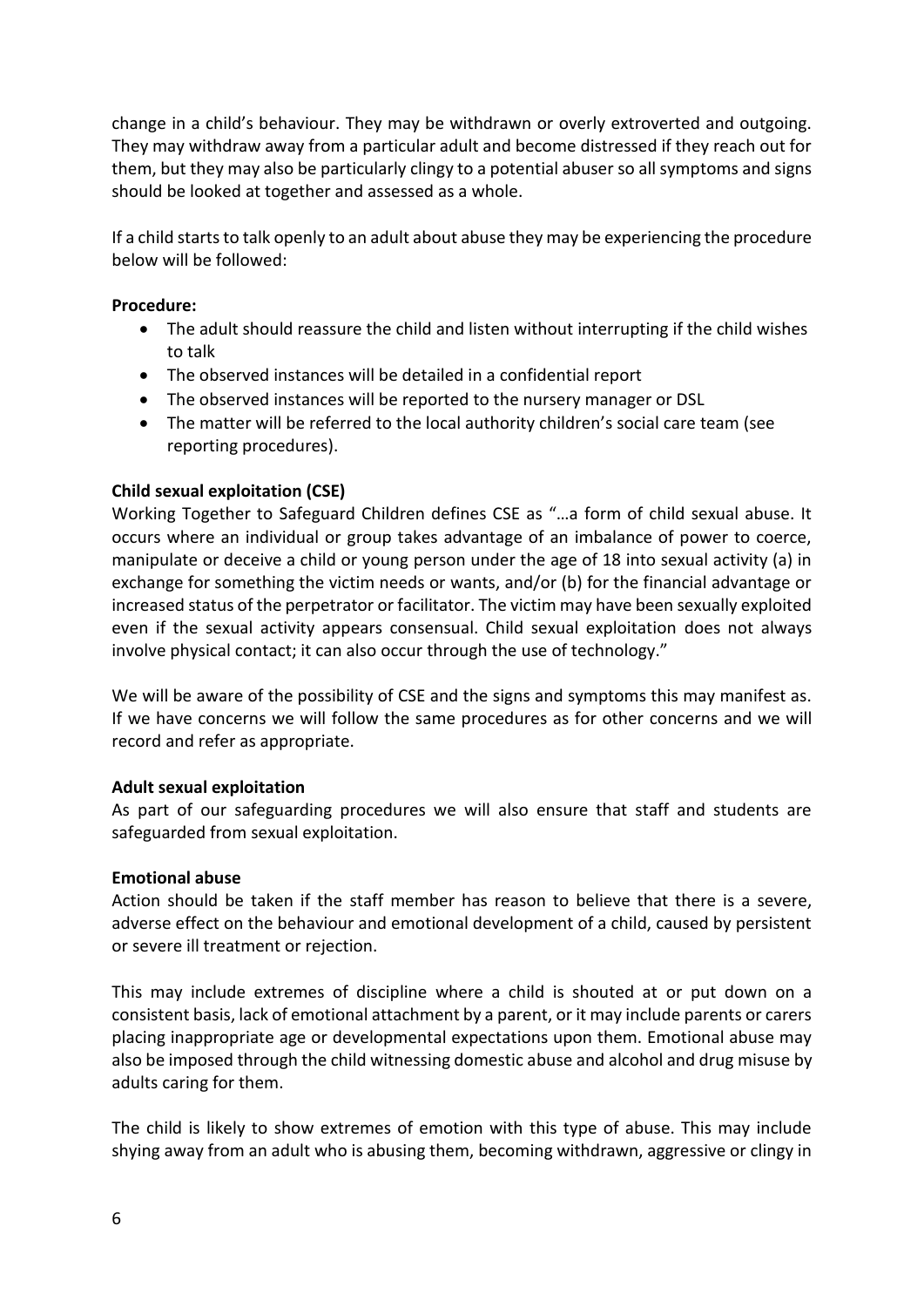order to receive their love and attention. This type of abuse is harder to identify as the child is not likely to show any physical signs.

# **Neglect**

Action should be taken if the staff member has reason to believe that there has been any type of neglect of a child (for example, by exposure to any kind of danger, including cold, starvation or failure to seek medical treatment, when required, on behalf of the child), which results in serious impairment of the child's health or development, including failure to thrive.

Signs may include a child persistently arriving at nursery unwashed or unkempt, wearing clothes that are too small (especially shoes that may restrict the child's growth or hurt them), arriving at nursery in the same nappy they went home in or a child having an illness or identified special educational need or disability that is not being addressed by the parent. A child may also be persistently hungry if a parent is withholding food or not providing enough for a child's needs.

Neglect may also be shown through emotional signs, e.g. a child may not be receiving the attention they need at home and may crave love and support at nursery. They may be clingy and emotional. In addition, neglect may occur through pregnancy as a result of maternal substance abuse.

# **Domestic Abuse / Honour Based Violence / Forced Marriages**

We look at these areas as a child protection concern. Please refer to the separate policy for further details on this.

# **Reporting Procedures**

All staff have a responsibility to report safeguarding concerns and suspicions of abuse. These concerns will be discussed with the designated safeguarding lead (DSL) as soon as possible.

- Staff will report their concerns to the DSL (in the absence of the DSL they will be reported to the Deputy DSL)
- Any signs of marks/injuries to a child or information a child has given will be recorded and stored securely
- If appropriate, the incident will be discussed with the parent/carer, such discussions will be recorded and the parent will have access to these records on request
- If there are queries/concerns regarding the injury/information given then the following procedures will take place:

The designated safeguarding lead will:

- Contact the Local Authority children's social care team to report concerns and seek advice. If it is believed a child is in immediate danger we will contact the police. If the safeguarding concern relates to an allegation against an adult working or volunteering with children then the DSL will follow the reporting allegations procedure (see below).
- Record the information and action taken relating to the concern raised
- Speak to the parents (unless advised not do so by LA children's social care team)
- The designated safeguarding lead will follow up with the Local Authority children's social care team if they have not contacted the setting within the timeframe set out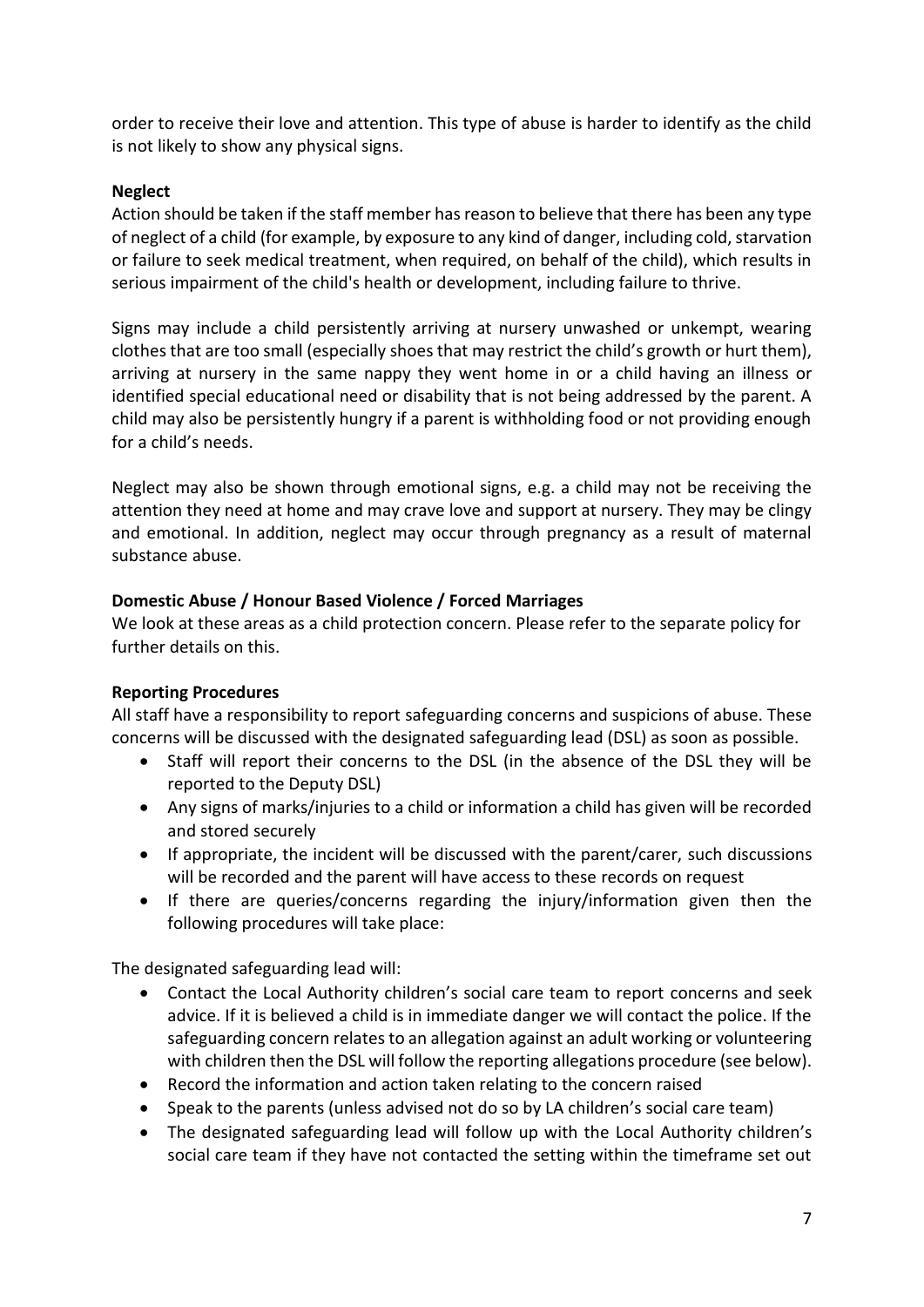in Working Together to Safeguarding Children (2018). We will never assume that action has been taken,

Keeping children safe is our highest priority and if, for whatever reason, staff do not feel able to report concerns to the DSL or deputy DSL they should call the Local Authority children's social care team or the NSPCC and report their concerns anonymously.

These contact numbers are: 03000 41 11 11 Or email [social.services@kent.gov.uk](mailto:social.services@kent.gov.uk)

# **Recording Suspicions of Abuse and Disclosures**

Staff should make an objective record of any observation or disclosure, supported by the nursery manager or designated safeguarding lead (DSL). This record should include:

- Child's name
- Child's address
- Age of the child and date of birth
- Date and time of the observation or the disclosure
- Exact words spoken by the child
- Exact position and type of any injuries or marks seen
- Exact observation of any incident including any concern was reported, with date and time; and the names of any other person present at the time
- Any discussion held with the parent(s) (where deemed appropriate).

These records should be signed by the person reporting this and the manager/DSL/supervisor, dated and kept in a separate confidential file.

If a child starts to talk to an adult about potential abuse it is important not to promise the child complete confidentiality. This promise cannot be kept. It is vital that the child is allowed to talk openly and disclosure is not forced or words put into the child's mouth. As soon as possible after the disclosure details must be logged accurately.

It may be thought necessary that through discussion with all concerned the matter needs to be raised with the local authority children's social care team and Ofsted. Staff involved may be asked to supply details of any information/concerns they have with regard to a child. The nursery expects all members of staff to co-operate with the local authority children's social care, police, and Ofsted in any way necessary to ensure the safety of the children.

Staff must not make any comments either publicly or in private about the supposed or actual behaviour of a parent or member of staff.

# **Informing parents**

Parents are normally the first point of contact. If a suspicion of abuse is recorded, parents are informed at the same time as the report is made, except where the guidance of the local authority children's social care team/police does not allow this. This will usually be the case where the parent or family member is the likely abuser or where a child may be endangered by this disclosure. In these cases the investigating officers will inform parents.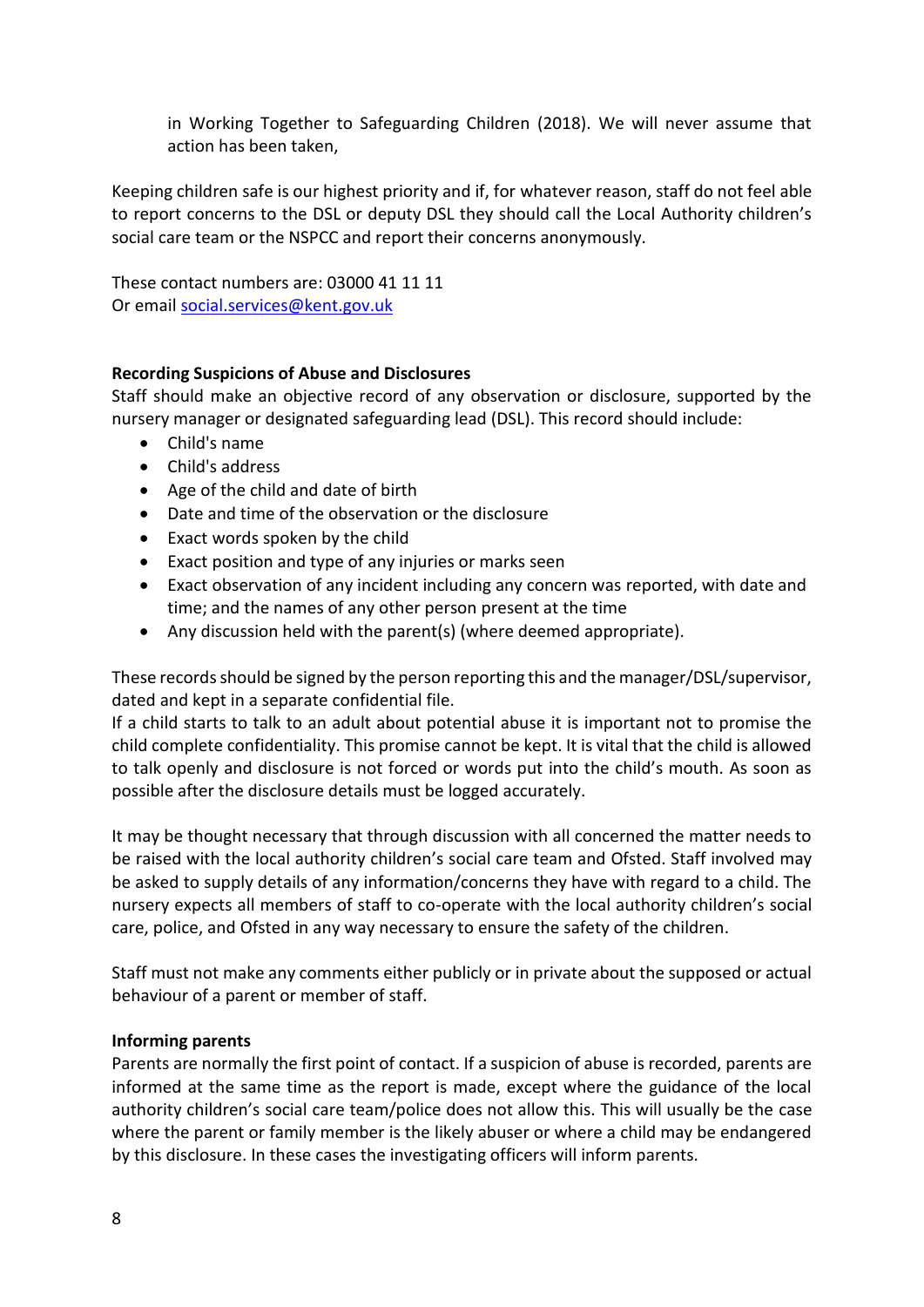# **Confidentiality**

All suspicions, enquiries and external investigations are kept confidential and shared only with those who need to know. Any information is shared in line with guidance from the local authority.

# **Support to families**

The nursery takes every step in its power to build up trusting and supportive relations among families, staff, students and volunteers within the nursery.

The nursery continues to welcome the child and the family whilst enquiries are being made in relation to abuse in the home situation. Parents and families will be treated with respect in a non-judgmental manner whilst any external investigations are carried out in the best interest of the child.

Confidential records kept on a child are shared with the child's parents or those who have parental responsibility for the child, only if appropriate in line with guidance of the local authority with the proviso that the care and safety of the child is paramount. We will do all in our power to support and work with the child's family.

# **Allegations against adults working or volunteering with children**

If an allegation is made against a member of staff, student or volunteer or any other person who lives or works on the nursery premises regardless of whether the allegation relates to the nursery premises or elsewhere, we will follow the procedure below.

The allegation should be reported to the senior manager on duty. If this person is the subject of the allegation then this should be reported to the owner/registered person/DSL/deputy manager instead.

The Local Authority Designated Officer (LADO) and Ofsted will then be informed immediately in order for this to be investigated by the appropriate bodies promptly:

- The LADO will be informed immediately for advice and guidance
- If as an individual you feel this will not be taken seriously or are worried about the allegation getting back to the person in question then it is your duty to inform the LADO yourself directly
- A full investigation will be carried out by the appropriate professionals (LADO, Ofsted) to determine how this will be handled
- The nursery will follow all instructions from the LADO and Ofsted and ask all staff members to do the same and co-operate where required
- Support will be provided to all those involved in an allegation throughout the external investigation in line with LADO support and advice
- The nursery reserves the right to suspend any member of staff during an investigation
- All enquiries/external investigations/interviews will be documented and kept in a locked file for access by the relevant authorities
- Unfounded allegations will result in all rights being reinstated
- Founded allegations will be passed on to the relevant organisations including the local authority children's social care team and where an offence is believed to have been committed, the police.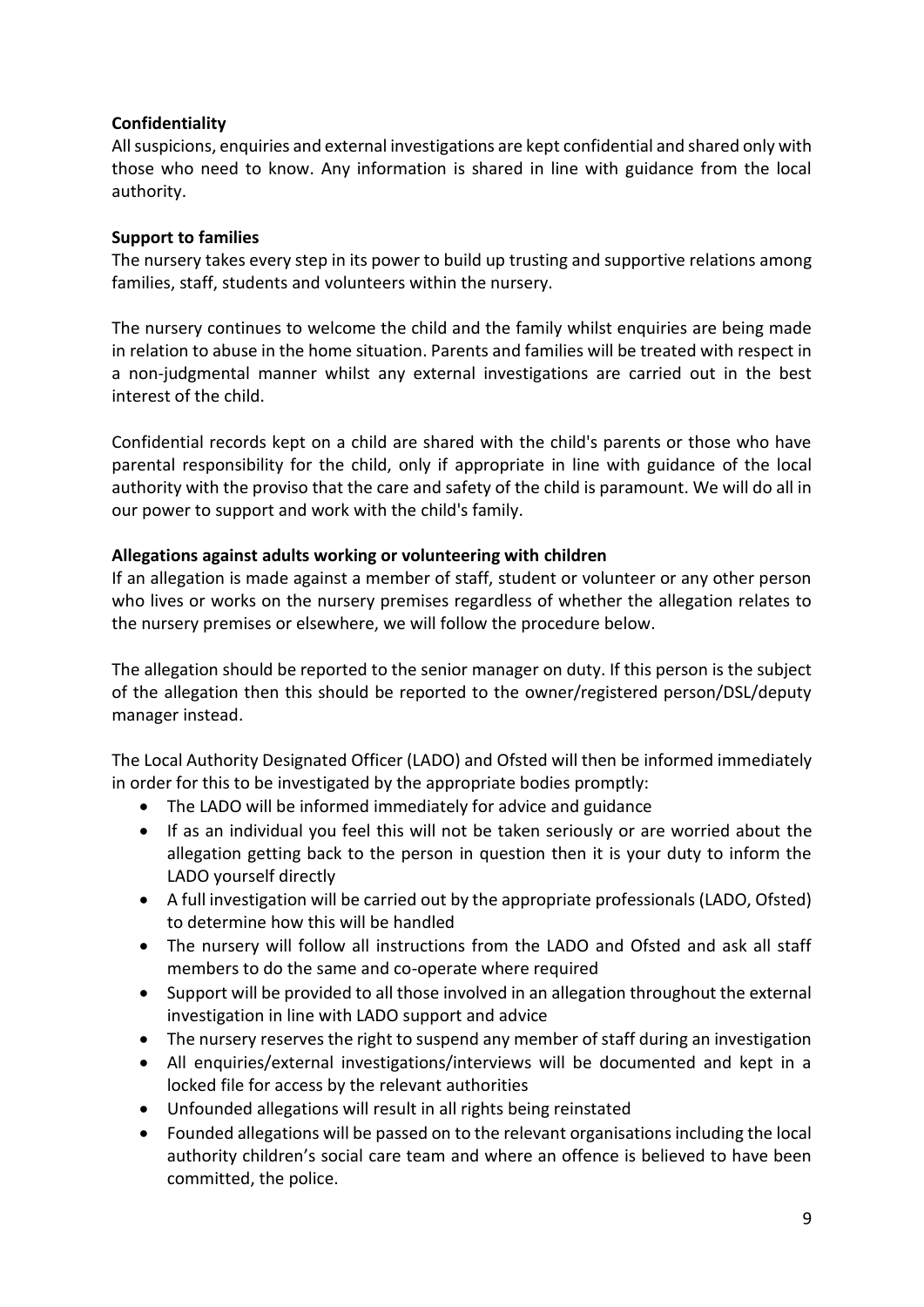- Founded allegations will be dealt with as gross misconduct in accordance with our disciplinary procedures and may result in the termination of employment, Ofsted will be notified immediately of this decision.
- The nursery will also notify the Disclosure and Barring Service (DBS) to ensure their records are updated
- All records will be kept until the person reaches normal retirement age or for 21 years and 3 months years if that is longer. This will ensure accurate information is available for references and future DBS checks and avoids any unnecessary reinvestigation
- The nursery retains the right to dismiss any member of staff in connection with founded allegations following an inquiry
- Counselling will be available for any member of the nursery who is affected by an allegation, their colleagues in the nursery and the parents.

# **Monitoring children's attendance**

As part of our requirements under the statutory framework and guidance documents we are required to monitor children's attendance patterns to ensure they are consistent and no cause for concern.

Parents should please inform the nursery prior to their children taking holidays or days off, and all sickness should be called into the nursery on the day so the nursery management are able to account for a child's absence.

If a child has not arrived at nursery within one hour of their normal start time the parents will be called to ensure the child is safe and healthy. If the parents are not contactable then the further emergency contacts will be used to ensure all parties are safe.

Where a child is part of a child protection plan, or during a referral process, any absences will immediately be reported to the local authority children's social care team to ensure the child remains safeguarded.

This should not stop parents taking precious time with their children, but enables children's attendance to be logged so we know the child is safe.

#### **Looked after children**

As part of our safeguarding practice we will ensure our staff are aware of how to keep looked after children safe. In order to do this we ask that we are informed of:

- The legal status of the child (e.g. whether the child is being looked after under voluntary arrangements with consent of parents or on an interim or full care order)
- Contact arrangements for the biological parents (or those with parental responsibility)
- The child's care arrangements and the levels of authority delegated to the carer by the authority looking after him/her
- The details of the child's social worker and any other support agencies involved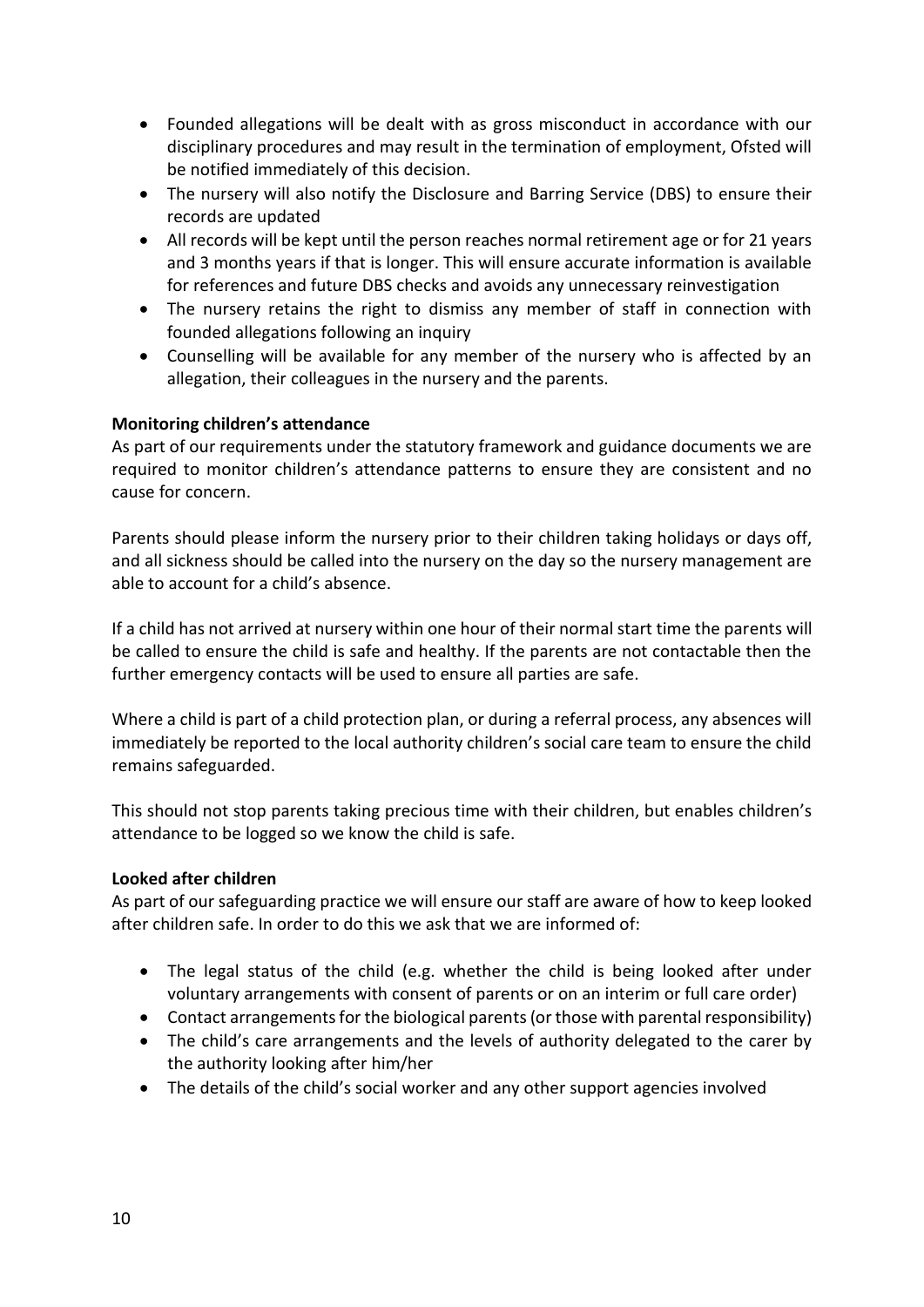• Any child protection plan or care plan in place for the child in question.

Please refer to the Looked After Children policy for further details.

#### **Staffing and volunteering**

Our policy is to provide a secure and safe environment for all children. We only allow an adult who is employed by the nursery to care for children and who has an enhanced clearance from the Disclosure and Barring Service (DBS) to be left alone with children. We will obtain enhanced criminal records checks (DBS) for all volunteers and do not allow any volunteers to be unsupervised with children.

All staff will attend child protection training and receive initial basic child protection training during their induction period. This will include the procedures for spotting signs and behaviours of abuse and abusers/potential abusers, recording and reporting concerns and creating a safe and secure environment for the children in the nursery. During induction staff will be given contact details for the LADO (local authority designated officer), the local authority children's social care team and Ofsted to enable them to report any safeguarding concerns, independently, if they feel it necessary to do so.

We have named persons within the nursery who take lead responsibility for safeguarding and co-ordinate child protection and welfare issues, known as the Designated Safeguarding Leads (DSL), there is always at least one designated person on duty during all opening hours of the setting.

These designated persons will receive comprehensive training at least every two years and update their knowledge on an ongoing basis, but at least once a year.

The nursery DSL's liaise with the local authority children's social care team, undertakes specific training, including a child protection training course, and receives regular updates to developments within this field. They in turn support the ongoing development and knowledge update of all staff on the team.

Although, under the EYFS, we are only required to have one designated lead for safeguarding, for best practice and to ensure cover at all times, we have two/three designated leads in place. This enables safeguarding to stay high on our priorities at all times. There will always be at least one designated lead on duty at all times our provision is open. This will ensure that prompt action can be taken if concerns are raised.

The Designated Safeguarding Leads (DSL) at the nursery are: Adedayo Olufote, Gillian Knight and Jennie Radford.

- We provide adequate and appropriate staffing resources to meet the needs of all children
- Applicants for posts within the nursery are clearly informed that the positions are exempt from the Rehabilitation of Offenders Act 1974. Candidates are informed of the need to carry out checks before posts can be confirmed. Where applications are rejected because of information that has been disclosed, applicants have the right to know and to challenge incorrect information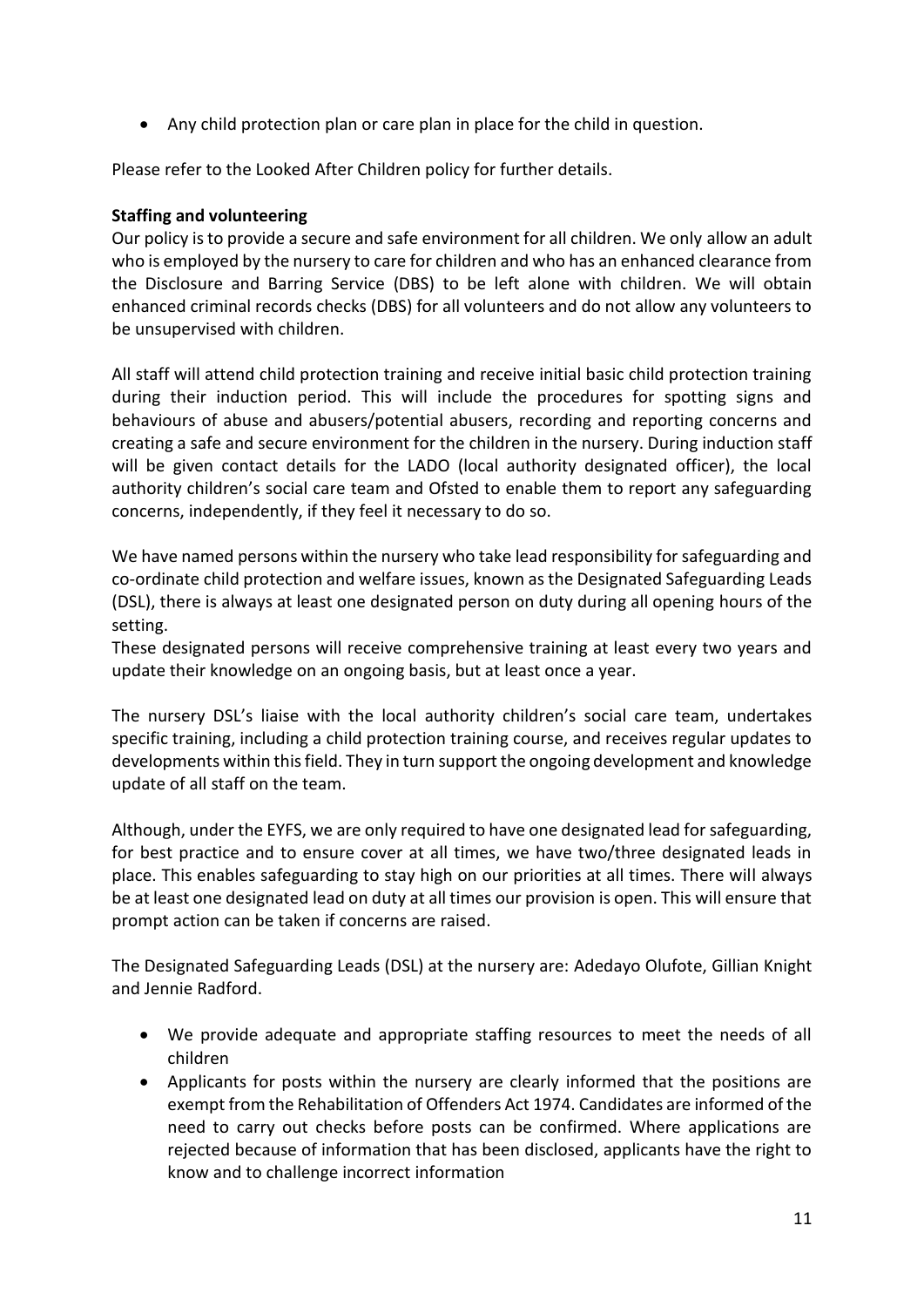- We give staff members, volunteers and students regular opportunities to declare changes that may affect their suitability to care for the children. This includes information about their health, medication or about changes in their home life such as child protection plans for their own children
- This information is also stated within every member of staff's contract
- We request DBS checks on every 3 years basis/or we use the DBS update service (with staff consent) to re-check staff's criminal history and suitability to work with children
- We abide by the requirements of the EYFS and any Ofsted guidance in respect to obtaining references and suitability checks for staff, students and volunteers, to ensure that all staff, students and volunteers working in the setting are suitable to do so
- We ensure we receive at least two written references BEFORE a new member of staff commences employment with us
- All students will have enhanced DBS checks conducted on them before their placement starts
- Volunteers, including students, do not work unsupervised
- We abide by the requirements of the Safeguarding Vulnerable Groups Act 2006 and the Childcare Act 2006 in respect of any person who is disqualified from providing childcare, is dismissed from our employment, or resigns in circumstances that would otherwise have led to dismissal for reasons of child protection concern
- We have procedures for recording the details of visitors to the nursery and take security steps to ensure that we have control over who comes into the nursery so that no unauthorised person has unsupervised access to the children
- All visitors/contractors will be supervised whilst on the premises, especially when in the areas the children use
- As a staff team we will be fully aware of how to safeguard the whole nursery environment and be aware of potential dangers on the nursery boundaries such as drones or strangers lingering. We will ensure the children remain safe at all times
- The Staff Behaviour Policy sits alongside this policy to enable us to monitor changes in behaviours that may cause concern. All staff sign up to this policy too to ensure any changes are reported to management so we are able to support the individual staff member and ensure the safety and care of the children is not compromised
- All staff have access to and comply with the whistleblowing policy which will enable them to share any concerns that may arise about their colleagues in an appropriate manner
- Signs of inappropriate staff behaviour may include inappropriate sexual comments; excessive one-to-one attention beyond the requirements of their usual role and responsibilities; or inappropriate sharing of images. This is not an exhaustive list, any changes in behaviour must be reported and acted upon immediately
- All staff will receive regular supervision meetings where opportunities will be made available to discuss any issues relating to individual children, child protection training and any needs for further support
- We use peer on peer and manager observations in the setting to ensure that the care we provide for children is at the highest level and any areas for staff development are quickly highlighted. Peer observations allow us to share constructive feedback, develop practice and build trust so that staff are able to share any concerns they may